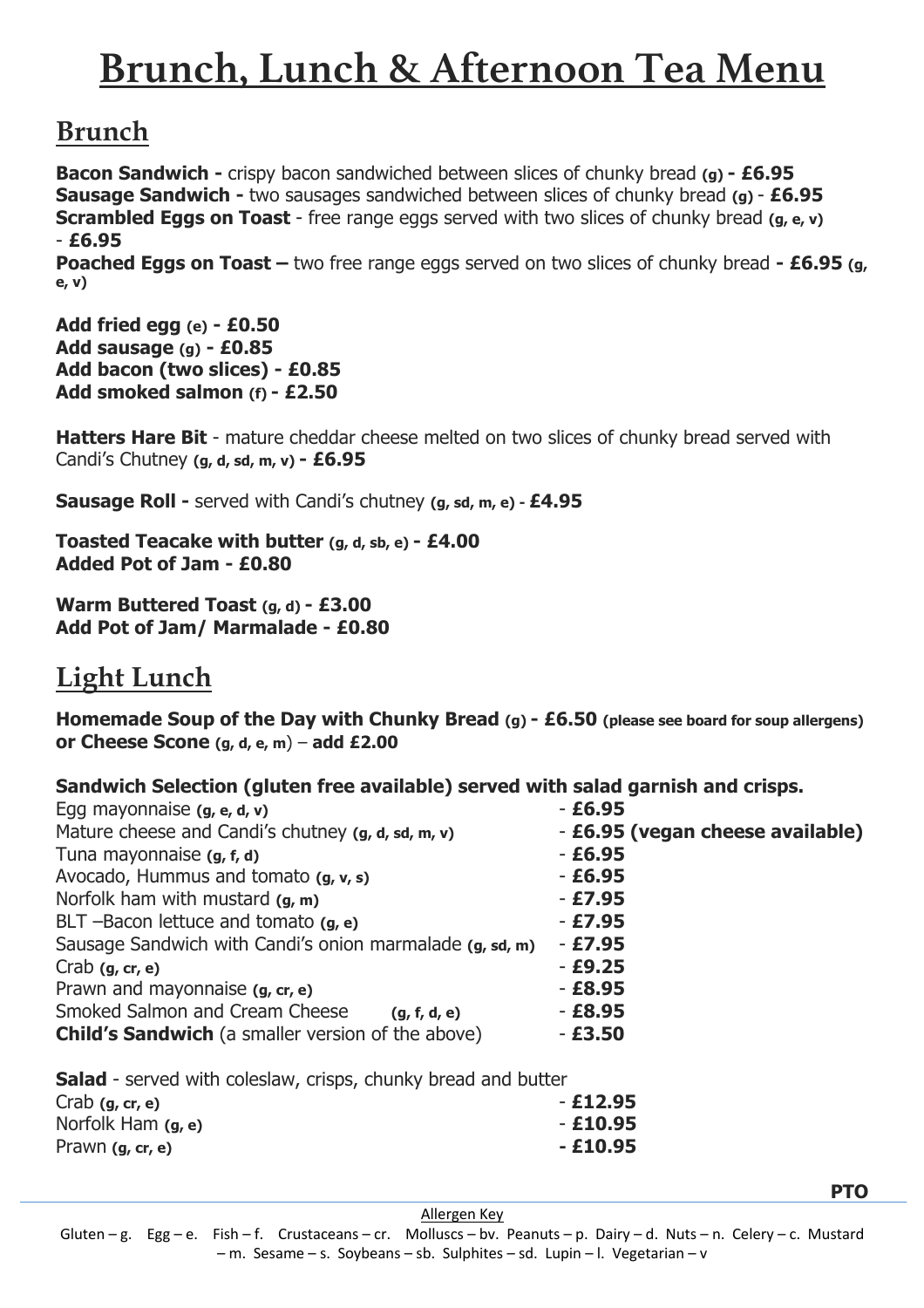**Panini Selection (gluten free toasted sandwich available) served with salad garnish and crisps.**

| Tuna with melted mature cheddar (g, f, d) | $-£8,50$  |
|-------------------------------------------|-----------|
| Norfolk Ham with mature cheddar (g, d)    | $- E8.95$ |
| Brie and Cranberry $(g, d, v)$            | $- E8.95$ |
| Bacon and Brie (g, d)                     | $- E8.95$ |
| Mature cheddar and tomato $(g, d, v)$     | $- E8.50$ |
| Mature cheddar and red onion $(g, d, v)$  | $-£8,50$  |

**-0O0-**

## **Afternoon Tea Selection**

**Hatters Cream Tea (g, d. e) – £8.50 per person**

Two fruit scones with fruit preserve and clotted cream Tea for one or a coffee of your choice

#### **Hatters Cheese Tea (g, d, e, sd, m) - £8.50 per person**

Two cheesy scones served with cream cheese and Candi's chutney Tea for one or a coffee of your choice

## **Hatters Afternoon Tea Party - £25.00 per person (Advance booking required for Afternoon Tea Party minimum of 24 hours - £5.00 deposit required at time of booking)**

#### **A selection of sandwiches from –**

Egg & cress mayonnaise, mature cheese and chutney, Norfolk ham and mustard, smoked salmon and cream cheese **(g, d, sd, f, m, e)** Two warm fruit scones with fruit preserve and clotted cream or two warm cheese scones with butter, cream cheese and Candi's chutney **(g, d, e, sd, m)** A selection of miniature cakes Unlimited tea or coffee

#### **Make it a celebration and add some bubbles**

| <b>Bottle of Prosecco (75cl)</b>        | $-£25.00$ |
|-----------------------------------------|-----------|
| <b>Small bottle of Prosecco (200ml)</b> | $-E$ 7.50 |
| <b>Bottle of Norfolk craft beer</b>     | $-E$ 6.50 |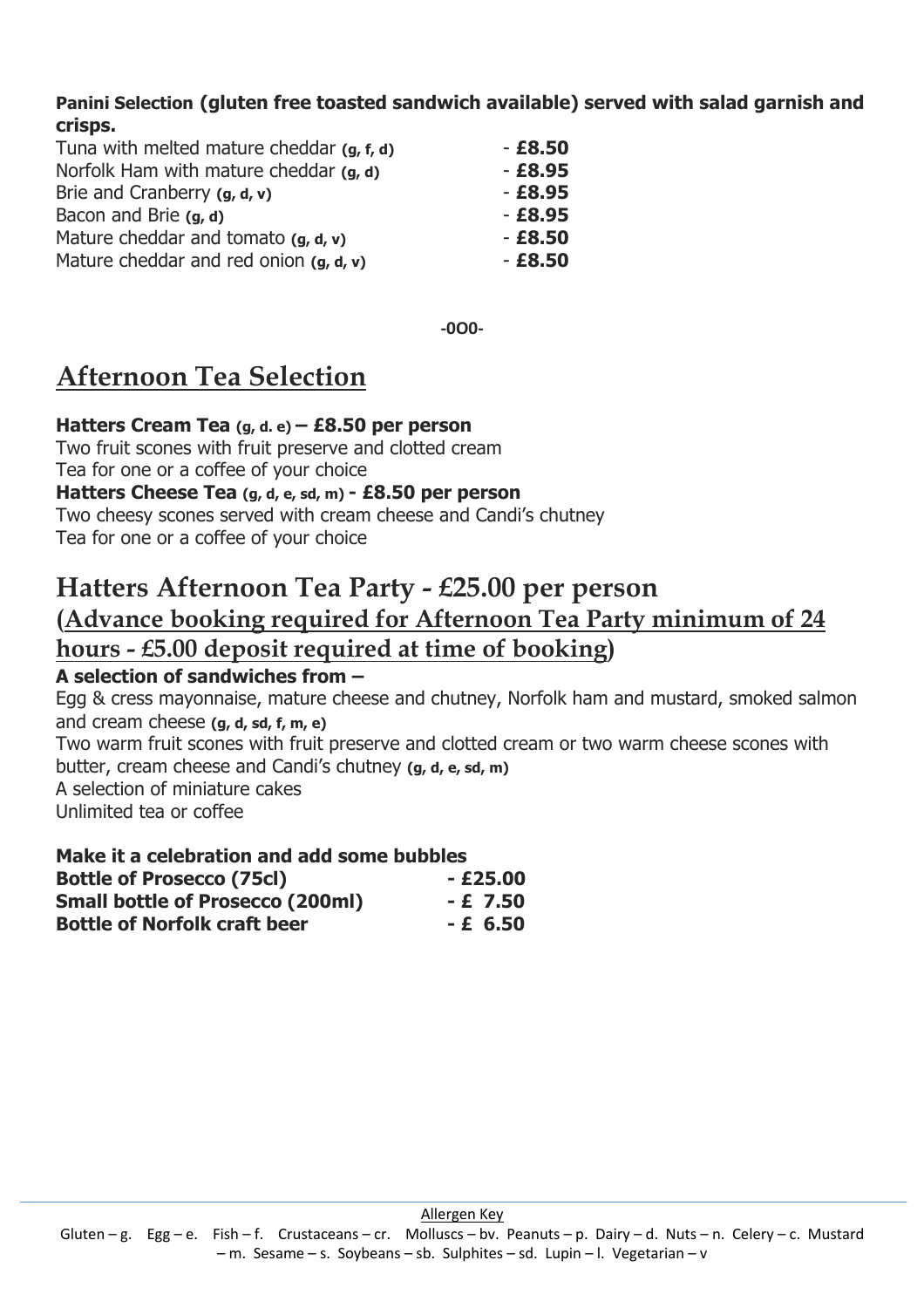# **Cake and Drinks Menu**

### **Cakes (vegan and gluten free cakes available) (Please see board/ ask a member of staff for allergen information)**

| Cake by the slice                                                                                                                                                    |                                        | $-£3,50$                                                                                                                              |                                                                                                                        |
|----------------------------------------------------------------------------------------------------------------------------------------------------------------------|----------------------------------------|---------------------------------------------------------------------------------------------------------------------------------------|------------------------------------------------------------------------------------------------------------------------|
| Brownies, Millionaires Shortbread                                                                                                                                    |                                        | $-£3.50$                                                                                                                              |                                                                                                                        |
| Tray bakes                                                                                                                                                           |                                        | $-£3.00$                                                                                                                              |                                                                                                                        |
| Fruit scone with butter (g, d, e)<br>Added pot of jam<br>Clotted cream (d)                                                                                           |                                        | $-£3.25$<br>$- E0.80$<br>$- E0.75$                                                                                                    |                                                                                                                        |
| Cheese scone $(g, d, e, m)$                                                                                                                                          |                                        | $-£3.25$                                                                                                                              |                                                                                                                        |
| Whole cake to order $9''$ cake $-16$ slices                                                                                                                          |                                        | $-£30.00$                                                                                                                             |                                                                                                                        |
| <b>Drinks</b>                                                                                                                                                        |                                        |                                                                                                                                       |                                                                                                                        |
| <b>Coffee</b><br><b>Espresso</b><br>Double Espresso<br>Cappuccino<br>Latte<br>Americano<br>Flat white<br>Mocha<br>Add a shot of syrup<br>Alternative dairy free milk | Small<br>Large<br>Small<br>Large       | $- E2.00$<br>$-£2.50$<br>$-£3.00$<br>$-£3.50$<br>$- E3.00$<br>$-£2.85$<br>$-£3.25$<br>$-£3.00$<br>$- E3.00$<br>$- E0.80$<br>$- E0.50$ | <b>Alternative milk</b><br>available:<br>Soya milk<br>Oat milk<br><b>Almond milk</b><br><b>Coconut milk</b><br>Add 50p |
| <b>Pot of Tea for One</b><br>(Full list of teas on reverse)                                                                                                          |                                        | $- E2.85$                                                                                                                             |                                                                                                                        |
| <b>Hot Chocolate</b>                                                                                                                                                 | Add whipped cream and marshmallows (d) | $-£3.00$<br>$- E0.80$                                                                                                                 |                                                                                                                        |
| Milkshakes (d)                                                                                                                                                       |                                        | $-£4.25$                                                                                                                              |                                                                                                                        |

Made with delicious ice cream Raspberry, Chocolate, Strawberry, Vanilla or Banana flavours

| <b>Fruit Juice</b>    |
|-----------------------|
| Fresh Orange or Apple |

**Beverages and soft drinks - £2.50 (Full list of soft drinks on reverse)**

**Fruit Juice - £2.50**